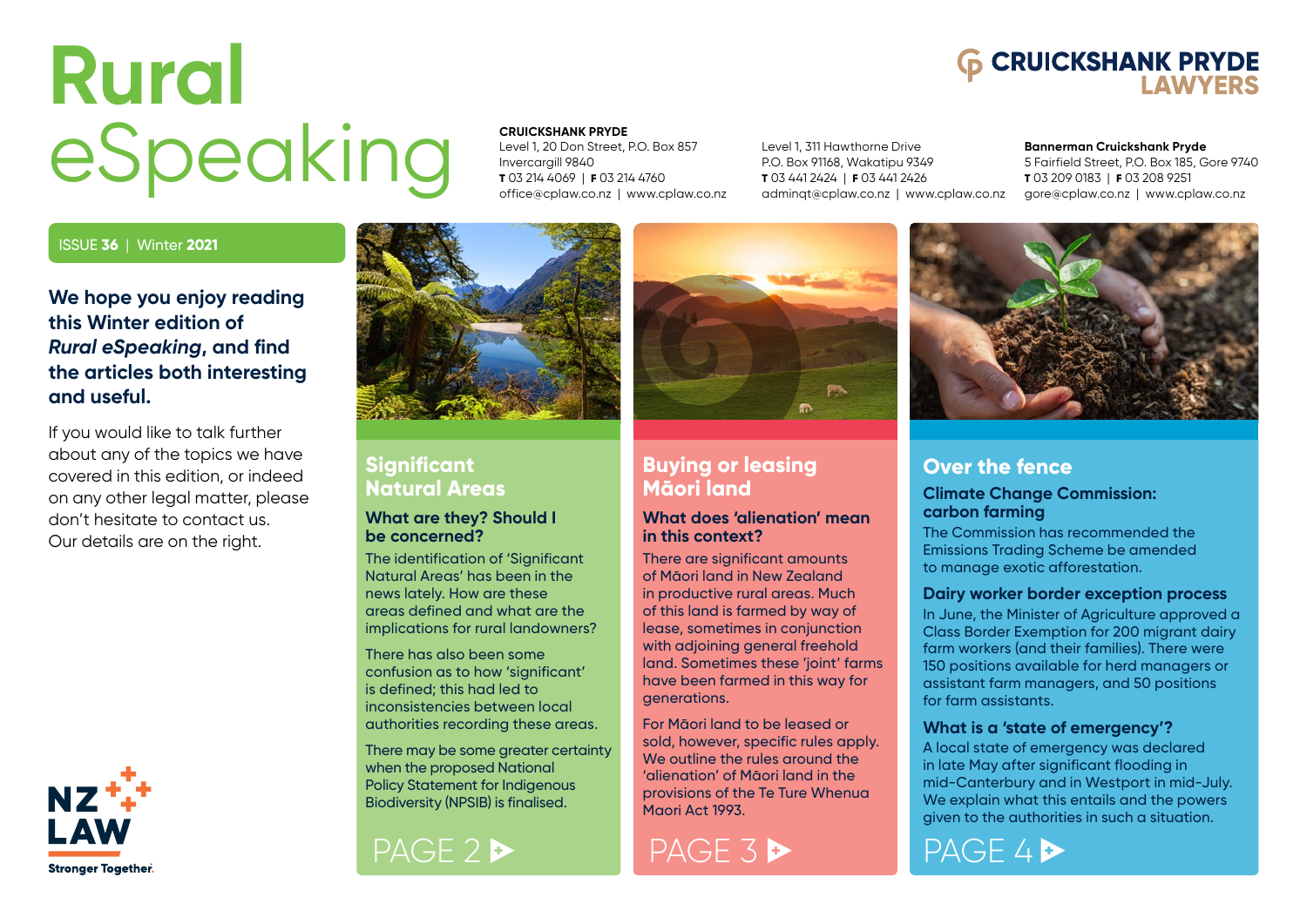Summer 2020 Winter **2021**ISSUE **36**

# **Significant Natural Areas**

#### **What are they? Should I be concerned?**

The identification of 'Significant Natural Areas' has been in the news lately. How are these areas defined and what are the implications for rural landowners?

The legislative basis identifying significant natural areas is in section 6 of the Resource Management Act 1991 (RMA):

#### *'6 Matters of national importance*

*In achieving the purpose of this Act, all persons exercising functions and powers under it, in relation to managing the use, development, and protection of natural and physical resources, shall recognise and provide [our emphasis] for the following matters of national importance:*

*…*

*…'*

*(c) the protection of areas of significant indigenous vegetation and significant habitats of indigenous fauna.*

The RMA is nearly 30 years old, but it is only fairly recently that the people exercising the functions and powers under it (in respect of this section, mainly being regional councils) have stepped up the process of identifying the areas of 'significant indigenous vegetation and significant habitats of indigenous fauna'. This is the first step in complying with their obligations under section 6(c) of the Act.

In practical terms, regional councils are identifying and recording these areas within their territory – some of which are on private land. This process has, however, been somewhat controversial partly because what is 'significant' is not defined by the Act and, as a result, it has been left to each council to interpret this individually, largely using case law and ecological guidance. This has led to inconsistencies between local authorities recording these areas.

#### **Implications for rural landowners**

What does it mean for a landowner once a significant natural area has been identified on their land?

First, it means is that the area will be identified on the council's records.

Second, the use to which that land can be put is likely to be more controlled. That doesn't necessarily mean that its existing use will be stopped — although it could. It does mean, generally speaking, that existing activities are unlikely to be able to be intensified and new activities are likely to be subject to tighter controls, if permitted at all.

The concern for a private landowner having such an area on their land is that it potentially reduces the value of that land by limiting the use to which it is put; it also reduces the ability to change or vary the current farming practices in relation to the land. It is seen as a fetter to an individual's private property rights.

Is there any compensation for a landowner who has such an area identified on their land? The answer is no. Direct government compensation has been ruled out. There have, however, been instances where

<span id="page-1-0"></span>

the Native Heritage Fund has purchased land where large significant natural areas have been identified. There may be some financial assistance in the form of rates rebates, or funding for fencing of the areas and for pest control.

#### **More certainty with NPSIB?**

Some greater certainty might be achieved when the proposed National Policy Statement for Indigenous Biodiversity (NPSIB) is finalised. A draft NPSIB was released in 2018 and recently the Associate Minister for the Environment, the Hon Phil Twyford, agreed to extend the timeframe for the delivery of the final version of the NPSIB to the end of this year.

The intention of the NPSIB is to provide 'clear direction to Councils on their responsibilities for identifying, protecting, managing and restoring indigenous

biodiversity under the Resource Management Act 1991'. Therefore, at the very least, the NPSIB should provide some consistency between councils and certainty for landowners as to what the effect of having a significant natural area on their land might mean.

Given that the entire RMA is being reviewed and is likely to be repealed and replaced by two separate statutes, one has to presume that the current uncertainty and inconsistency may continue for some time. Whatever the form of the new laws relating to the use and development of land takes, it is certain that rules relating to the protection of indigenous flora and fauna will be an important part of that reform. Given the work that has already gone into the draft NPSIB, we presume it will be captured by the new legislation in one way or another. **+**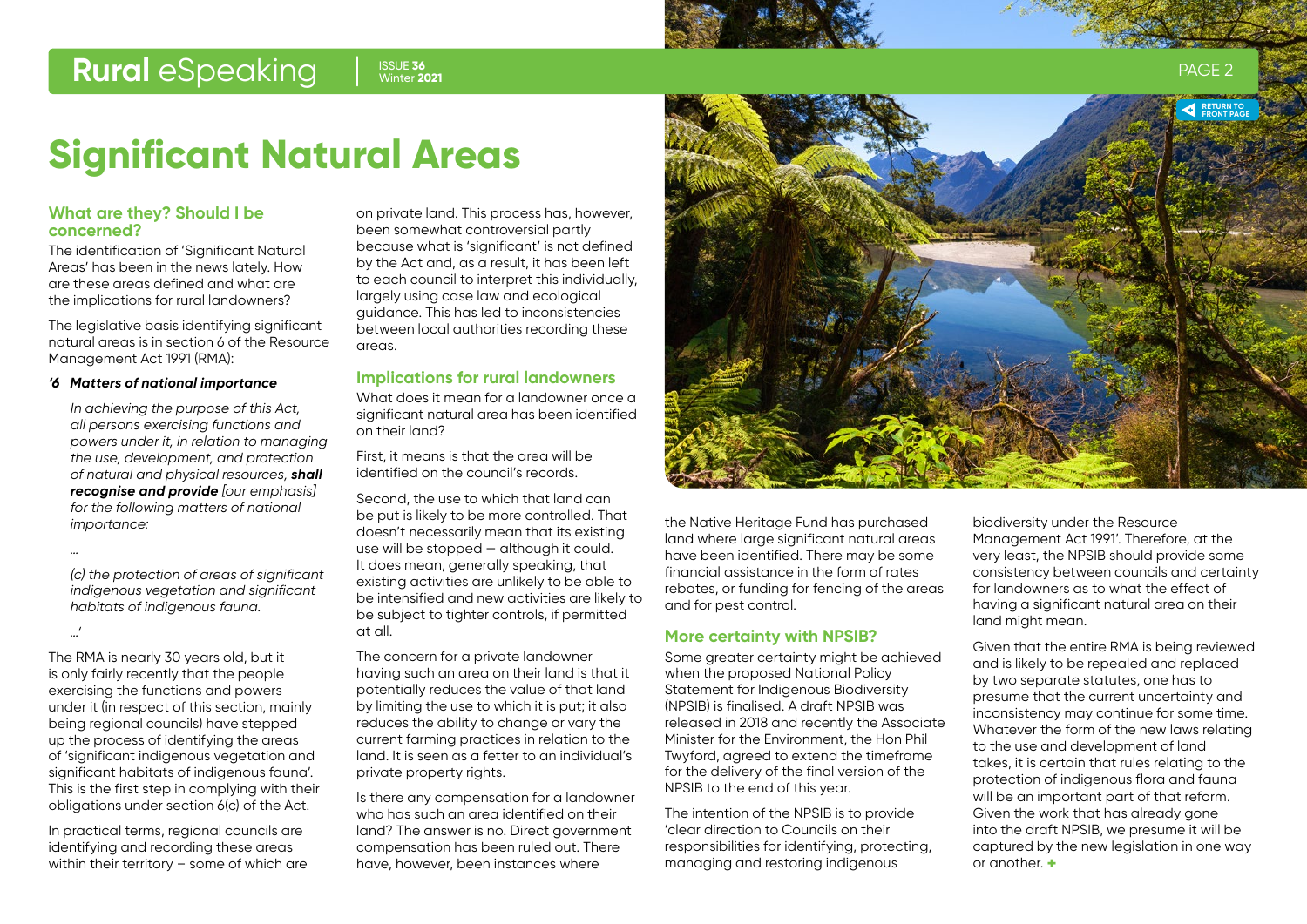### <span id="page-2-0"></span>**Rural** eSpeaking Issue 36 winter 2021

#### ISSUE **36** Winter **2021**

**Buying or leasing Māori land**

#### **What does 'alienation' mean in this context?**

There are significant amounts of Māori land in New Zealand in productive rural areas. Much of this land is farmed by way of lease, sometimes in conjunction with adjoining general freehold land. Sometimes these 'joint' farms have been farmed in this way for generations.

For Maori land to be leased or sold, however, specific rules apply. The Te Ture Whenua Maori Act 1993 governs the 'alienation' of Māori land.

#### **Why Māori land is so tightly controlled**

The preamble to the leaislation tells us why alienation of Māori land is so tightly controlled as it states:

*'Whereas it is desirable to recognise that land is a taonga tuku iho of special significance to Maori people and, for that reason, to promote the retention of that land in the hands of its owners [our emphasis], their whanau and their hapu, and to protect wahi tapu: and to facilitate the occupation, development and utilisation of that land for the benefit of its owners, their whanau, and their hapu: And whereas it is desirable to maintain a court and to establish mechanisms to assist the Maori people to achieve the implementation of these principles.'*



'Alienation' under the Act is a very wide term and includes:

- **+** Every form of disposition of Māori land or of any legal or equitable interest in Māori land, whether divided or undivided
- **+** The making or grant of any lease, licence, easement, profit, mortgage, charge, encumbrance, or trust over or in respect of Māori land
- **+** Any contract or arrangement to dispose of Māori land or of any interest in Māori land
- **+** The transfer or variation of a lease or licence, and the variation of the terms of any other disposition of Māori land or of any interest in Māori land
- **+** An agreement to the taking under the Public Works Act 1981 of Māori land or any interest in Māori land, and
- **+** The granting, renewal, variation, transfer, assignment, or mortgage of a forestry right over Māori land.
- However, alienation does not include:
- **+** A disposition by will of Māori land
- **+** A disposition of a kind above effected by order of the court
- **+** A surrender of a lease or licence in respect of Māori land
- **+** The granting, for a term of not more than three years (including any term or terms of renewal), of a lease or licence over or in respect of Māori land, or

**+** A disposition by way of sale by a mortgagee pursuant to a power expressed or implied in any instrument of mortgage.

#### **Many different rules apply**

Different rules apply regarding the alienation of Māori land; all are dependent on the status of the land and how it is owned.

Māori customary land is defined in the Act as '*land that is held by Maori in accordance with tikanga Maori and shall have the status of customary land'.*

Under section 145 of the Act, Māori customary land cannot be alienated or disposed of by will or vested or acquired under an Act. However, this doesn't prevent a change in the owners in accordance with tikanga Māori. Nor can it stop a change in status of Māori customary land to Māori freehold land (there is a process for this) or the creation, cancellation, or variation of an easement, or laying out of a roadway, over Māori customary land.

Section 146 of the Act states that no person can alienate Māori freehold land otherwise than in accordance with the Act. 'Māori freehold land' is land which has been determined as such by the Māori Land Court by freehold order. Māori freehold land can be owned by individuals, through Māori incorporations or through trusts; this land can be alienated but there is a formal process under the legislation:



- **+** Section 150A sets out the requirements for alienation by a trust
- **+** Section 150B sets out the requirements for alienation by a Māori incorporation, and
- **+** Section 150C sets out the requirements for alienation by individuals or land owned jointly or in common by individuals.

Māori land that is owned by Māori incorporations tend to be larger blocks that are economic in their own right. This contrasts with Māori land owned by trusts and (particularly) owned by groups of individuals in common that are often smaller and not economic in their own right. Often several blocks can be found adjacent to each other, but with similar, but not the same common ownership. Agglomerating these blocks into an economic unit can be challenging and an understanding of what are fairly complex rules and procedures is necessary. However, as we can see from the preamble referred to above, the aim of the Te Ture Whenua Maori Act 1993 is not only to retain land in Māori ownership, but to *'facilitate the … development and utilisation of that land for the benefit of its owners…'.* To that end, alienation, particularly by way of lease, to an appropriate lessee is a useful mechanism for achieving some of the Act's aims.

If you have an interest in Māori land that could be leased or sold, or if you are looking to lease Māori land to use as part of your farming operation, getting advice from a lawyer who is experienced in Māori land law and wāhi tapu is vital. Please don't hesitate to be in touch with us if you are in this situation. **+**